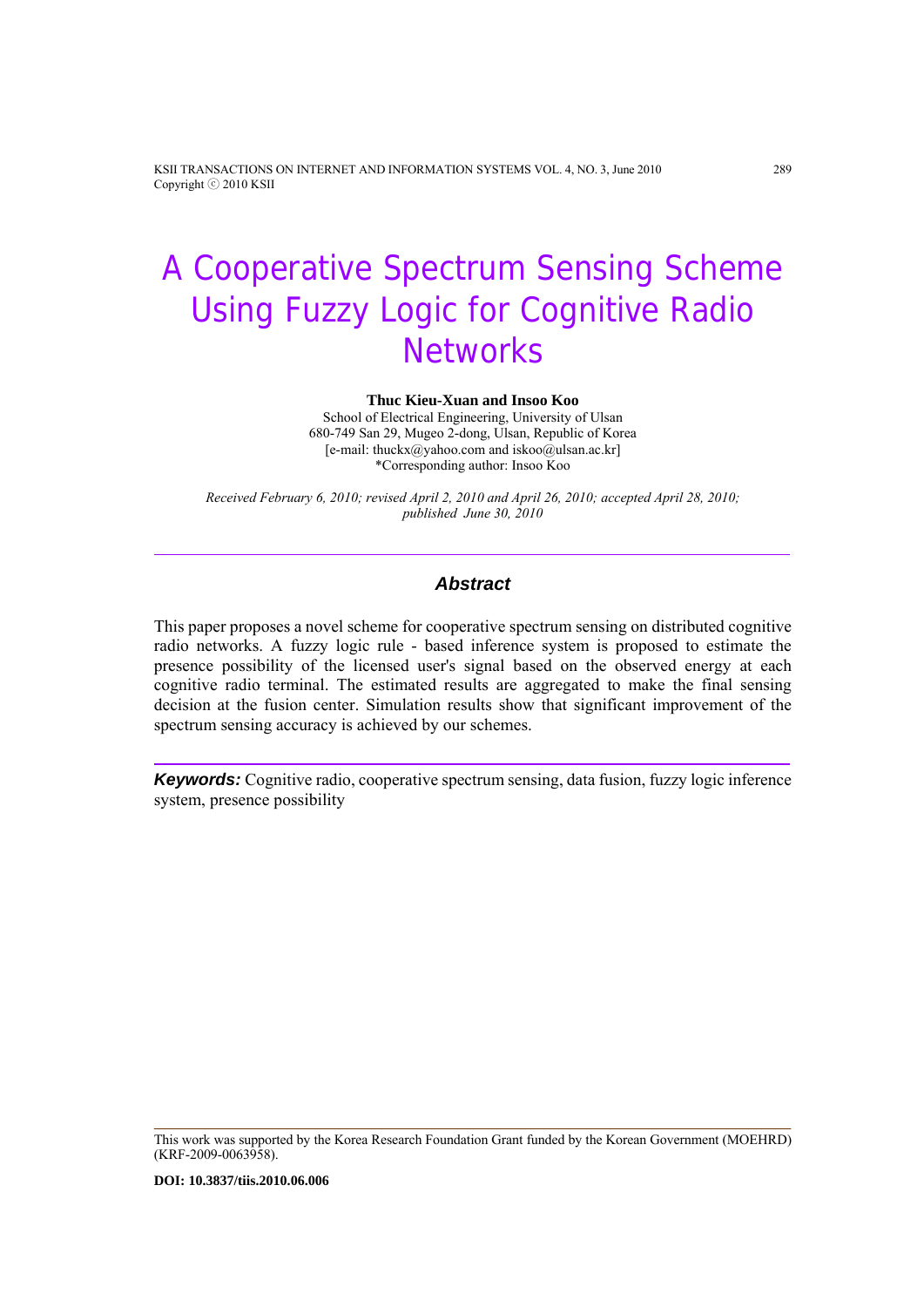## **1. Introduction**

**Recently, cognitive radio (CR) has been proposed as a promising technology to improve** spectrum utilization. In CR systems, CR users (CUs) are allowed to use the licensed bands opportunistically when such bands are not occupied, and must abandon its contemporary band to seek a new idle spectrum again when the frequency band is suddenly accessed by the licensed user (LU). Therefore spectrum sensing plays a key role in CR.

In general, spectrum sensing can be achieved by a single CU. Among various spectrum sensing techniques, energy detection is an engaging method due to its easy implementation and admirable performance. In  $[1]$ , it is shown that the received signal strength could be seriously weakened at a particular geographical location due to multi-path fading and shadowing effect. In these circumstances, single sensing node is difficult to distinguish between an idle band and an occupied band that is deeply faded or shadowed. In order to overcome this problem, cooperative spectrum sensing has been considered  $[2][3][4][8]$ . A half-voting rule has been investigated in [2]. However, this rule only works well when the threshold of CUs is identical, which is an impractical condition. In [5], Z. Chair and P. K. Varshney proposed a optimal data fusion rule for the distributed sensing model. This rule gives a good performance but it needs local probabilities of detection and false alarm of sensing nodes and prior probabilities to determine weights of local decisions and the decision threshold. In [3], an adaptive cooperative spectrum sensing scheme has been proposed to implement the optimal data fusion rule by using a counting rule. Although it provides a good performance, it needs time to converge when the channel environment is changed. Reference [4] proposed a collaborative spectrum sensing scheme in which fuzzy theory is applied to evaluate the credibility of each CU based on its sensing performance matrix. This approach is reasonable since fuzzy theory can provide a framework for dealing with vagueness and ambiguity [7], and can be a powerful tool to model the system under uncertain conditions as the case of fast changing RF environment [8]. Nevertheless, this scheme based on the assumption that the sensing performance matrix of each CU is invariant and is determined in the training stage where the status of the LU is exactly known in advance, which is not regularly proper in practice. Additionally, this scheme only guarantees that it can outperform "OR" and "AND" combination rules. In  $[8]$ , a new combining scheme for cognitive spectrum sensing based on fuzzy logic has been proposed. A simple fuzzy decision making algorithm for decision fusion has been constructed for the simple case of three cooperative CR nodes. This approach provides good sensing performance and high flexibility for the decision fusion process in comparison with "OR", "AND" and "Half-voting" combination rules. Nonetheless, when the number of cooperative CR nodes becomes larger, the number of inputs of this fuzzy decision making system increases. Subsequently, the number of inference rules increases exponentially, and the input of each rule must be adjusted. As a result, the decision fusion procedure at the fusion center must be upgraded.

In this paper, a fuzzy rule-based inference system is proposed to make a soft decision on the status of the LU's signal at each CU. Based on the observed energy the presence possibility of the LU's signal is estimated and transmitted to the fusion center. Furthermore, an appropriate data fusion rule is also proposed to make the final sensing decision from estimated results of CUs. By this approach, the sensing performance can be maximized.

The remainder of this paper is organized as follows: The problem of spectrum sensing and energy detection are briefly described in section 2. An overview of fuzzy logic and fuzzy logic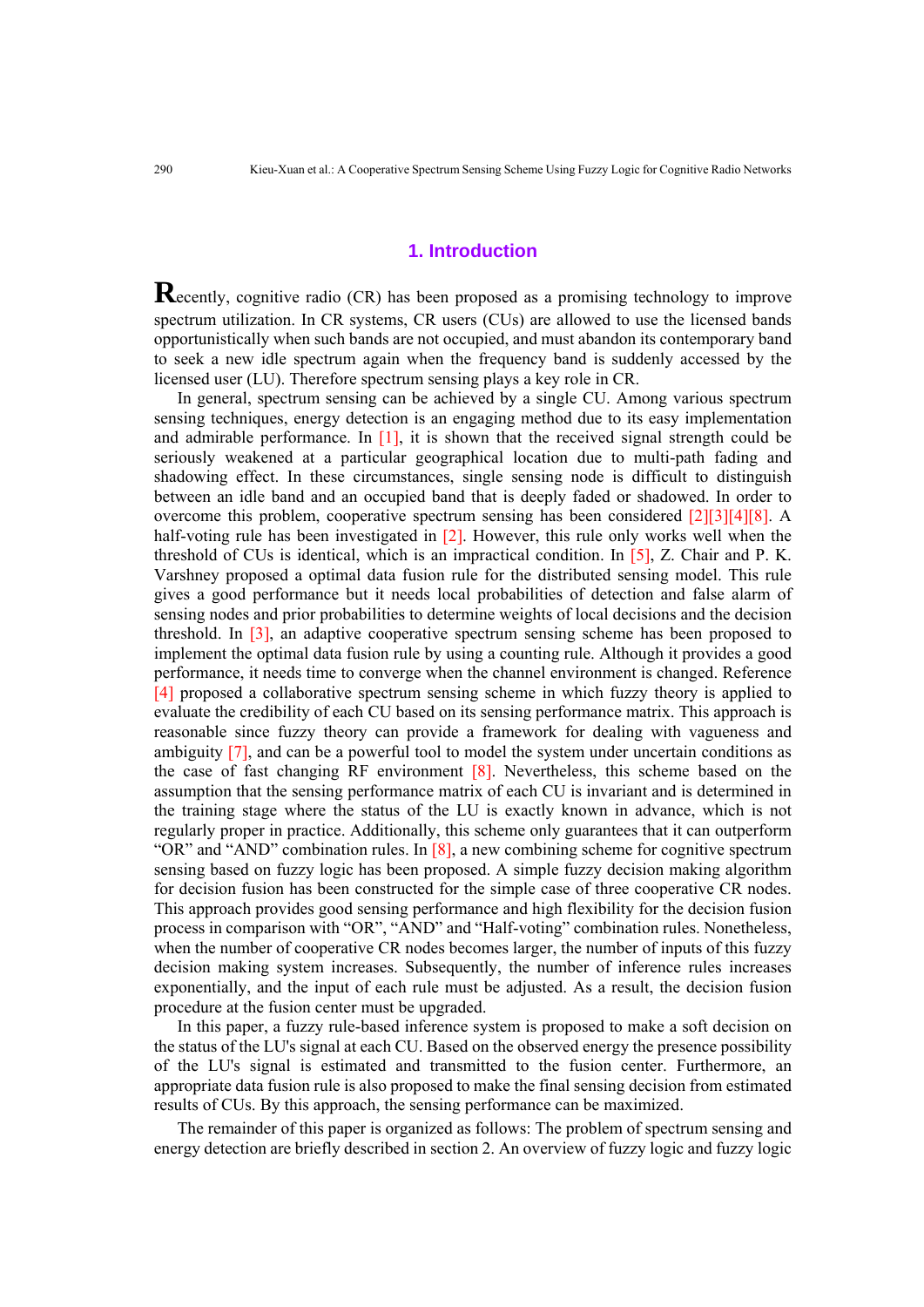inference is shown in section 3. Our proposed cooperative spectrum sensing scheme is explicitly described in section 4. The simulation results are shown and analyzed in section 5. Finally, we draw the conclusion in section 6.

# **2. Spectrum Sensing and Energy Detection**

#### **2.1 Spectrum Sensing**

In a distributed scenario, each CU implements a local spectrum sensing to detect the LU's signal. Local spectrum sensing is essentially a binary hypotheses testing problem:

$$
\begin{cases}\nH_0: x(t) = n(t) \\
H_1: x(t) = h(t)s(t) + n(t)\n\end{cases}
$$
\n(1)

where  $H_0$  and  $H_1$  are respectively correspondent to hypotheses of absence and presence of the LU's signal,  $x(t)$  represents the received signal at the CU,  $h(t)$  denotes the amplitude gain of the channel,  $s(t)$  represents the signal transmitted by the LU and  $n(t)$  is the additive noise. Additionally, channels corresponding to different CUs are assumed be independent, and further, all CUs and LUs share common spectrum allocation.

## **2.2. Energy Detection**

To measure the energy of the received signal in a particular frequency region, a band-pass filter is applied to the received signal. The test static is equivalent to an estimation of the received signal energy which is given at each CU by:

$$
x_E = \sum_{j=1}^{N} \left| x_j \right|^2 \tag{2}
$$

where  $x_i$  is the *j*-th sample of received signal and *N* is the number of samples,  $N = 2TW$  where *T* and *W* are correspondent to detection time and signal bandwidth, respectively.

Without loss of generality, we assume that the noise at each sample is a Gaussian random variable with zero mean and unit power. If LU's signal is absent,  $x_E$  follows a central chi-square distribution with  $N$  degree of freedom; otherwise,  $x_E$  follows a non-central chi-square distribution with *N* degree of freedom and a non-centrality parameter *N*γ [6]:

$$
x_E \sim \begin{cases} \chi_N^2, & H_0 \\ \chi_N^2(N\gamma), & H_1 \end{cases}
$$
 (3)

where γ is the signal to noise ratio (SNR) of the LU's signal at the CU. When *N* is relatively large (e.g.  $N > 200$ ),  $x_E$  can be well approximated as a Gaussian random variable under both hypotheses  $H_0$  and  $H_1$  with mean  $\mu_0$ ,  $\mu_1$  and variance  $\sigma_0^2$ ,  $\sigma_1^2$  respectively [6]

$$
\begin{cases}\n\mu_0 = N; \sigma_0^2 = 2N, H_0 \\
\mu_1 = N(1+\gamma); \sigma_1^2 = 2N(1+2\gamma), H_1\n\end{cases}
$$
\n(4)

A local hard decision of the CU can be made as follows:

$$
u = \begin{cases} H_1: & x_E \ge \lambda \\ H_0: & otherwise \end{cases}
$$
 (5)

where  $\lambda$  is the decision threshold of the CU.

The false alarm probability and detection probability of the CU are calculated as follows:

$$
p_f = P[u = H_1 | H_0] = P[x_E \ge \lambda | H_0]
$$
\n(6)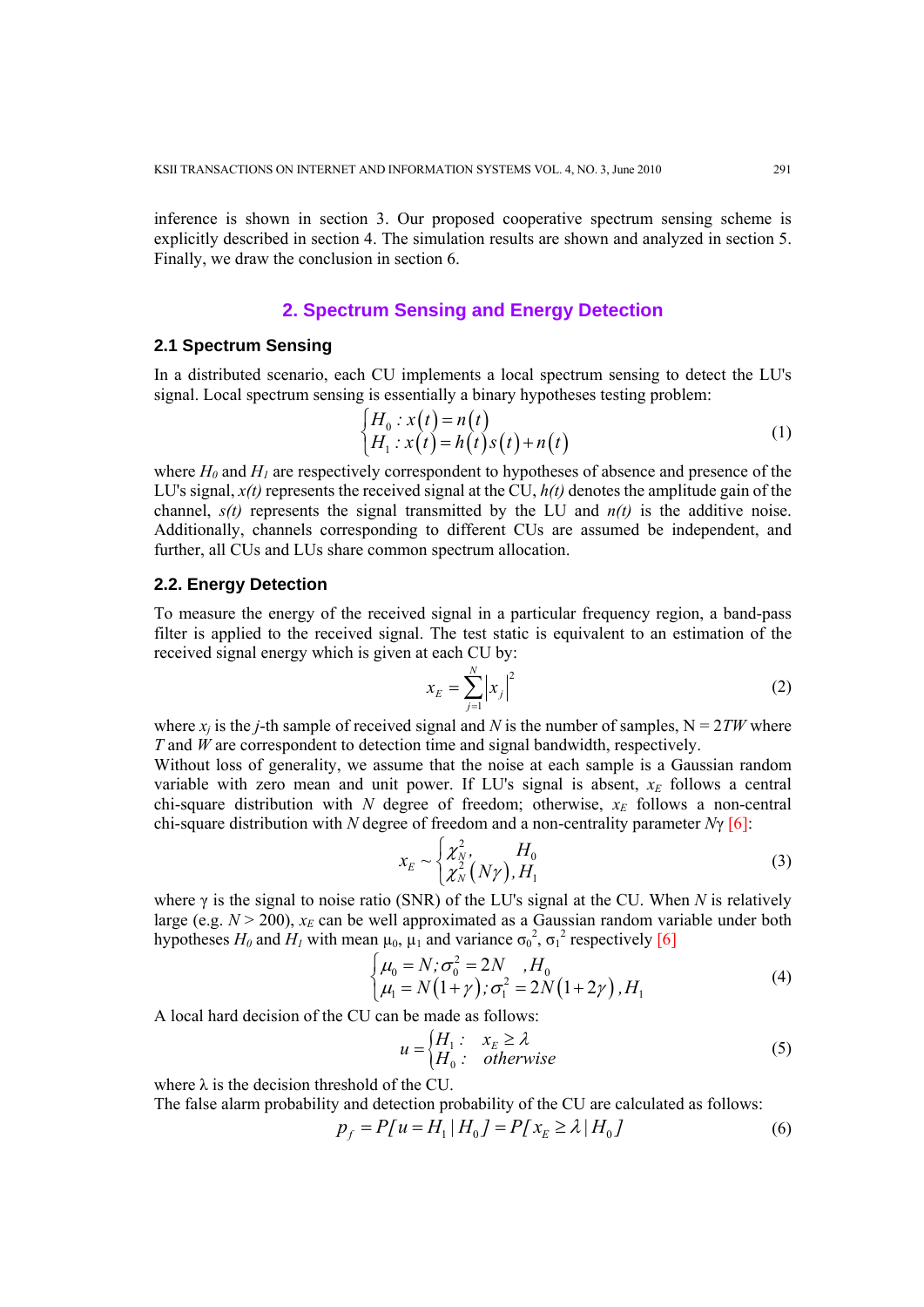$$
p_d = P[u = H_1 | H_1] = P[x_E \ge \lambda | H_1]
$$
\n(7)

where *P[.]* stands for the probability. From equation (4),  $p_f$  and  $p_d$  can be given as

$$
p_f = Q\left(\frac{\lambda - N}{\sqrt{2N}}\right) \tag{8}
$$

$$
p_d = Q\left(\frac{\lambda - N(1+\gamma)}{\sqrt{2N(1+2\gamma)}}\right) \tag{9}
$$

where  $O(\lambda)$  is the complementary cumulative Gaussian distribution function,

$$
Q(x) = \frac{1}{\sqrt{2\pi}} \int_{x}^{+\infty} e^{-\frac{t^2}{2}} dt.
$$
 (10)

# **3. Brief Overview of Fuzzy Logic**

#### **3.1 Fuzzy Set**

Traditional set theory has a crisp concept of membership: an element either belongs to a set or it does not. Fuzzy set theory differs from traditional set theory in that partial membership is allowed. This degree of membership is commonly referred to as the membership value and is represented using a real value in [0, 1], where 0 and 1 correspond to full non-membership and membership, respectively. Formally, a fuzzy set *A* in a universe *U* is defined by the membership function

$$
\mu_A: U \to [0,1] \tag{11}
$$

so that for each *u* in *U*, its grade of membership to *A* is given by  $\mu_A(u)$ .

# **3.2 Fuzzy Logic**

Fuzzy logic was proposed as a method to extend binary logic to cover the problem of reasoning under uncertainty. Fuzzy logic can be used to make decisions by using incomplete, approximate, and vague information. In short, instead of using complicated mathematical formulations, fuzzy logic uses human-understandable fuzzy sets and inference rules (e.g. IF, THEN, ELSE, AND, OR, NOT) to obtain the solution that satisfies the desired system objectives.

Predicates in fuzzy logic can have partial degrees of truth, in the same way as elements can have partial membership in fuzzy set theory. The grade of truth of a predicate is represented using a real number in [0, 1]. The grade of truth of a generic predicate *P* in the form "*x* is *A*'' is given by  $\mu_P = \mu_A(x)$ . The traditional logic operators  $\neg$  (NOT), v (OR), and  $\wedge$  (AND) are redefined in terms of how they modify the truth value of the predicate(s) to which they are applied in order to produce the truth value of the final statement:

$$
\mu_{-P} = 1 - \mu_P \tag{12}
$$

$$
\mu_{P_1 \wedge P_2} = \min \left( \mu_{P_1}, \mu_{P_2} \right) \tag{13}
$$

$$
\mu_{P_1 \vee P_2} = max(\mu_{P_1}, \mu_{P_2}) \tag{14}
$$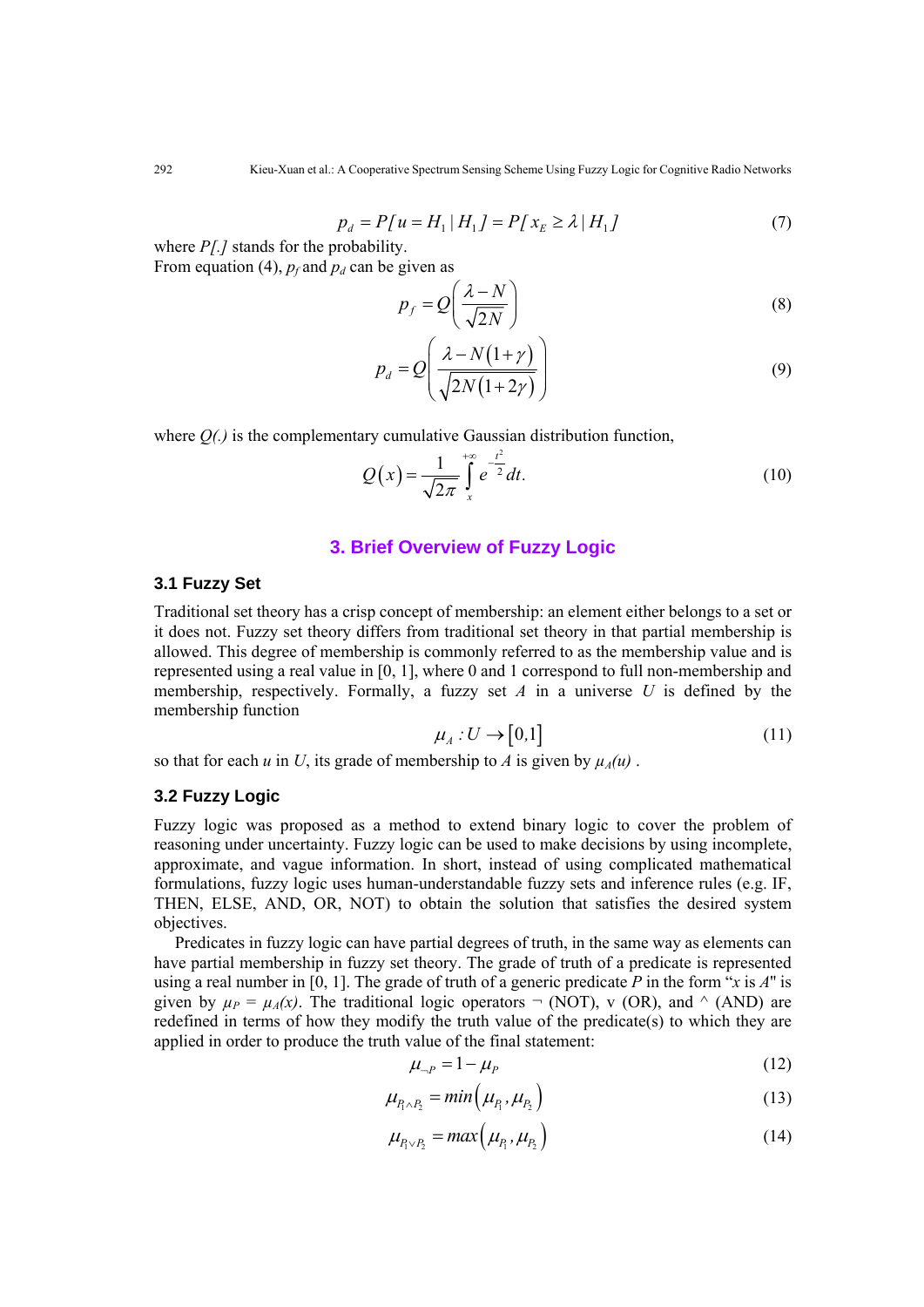These operators provide basic support for qualitative reasoning in decision making systems.

# **3.3 Fuzzy Logic Inference System**

The architecture of a fuzzy logic inference system is depicted in **Fig. 1**. The modules composing a fuzzy logic inference system are described in the rest of this subsection.



**Fig. 1**. The basic architecture of a fuzzy logic inference system.

#### **3.3.1 Knowledge Base**

The knowledge base characterizes the relationship between crisp input/output parameters and their fuzzy representation understood by the fuzzy logic inference system. Each input/output variable is characterized by the following items in the knowledge base:

- Its universe
- The set of linguistic attributes ("labels") that compose its qualitative representation
- For each label, the membership function defining it

Furthermore, the knowledge base provides a set of inference rules for the inference engine. These rules is constructed in form of "IF – THEN" statement based on the experience of experts.

# **3.3.2 Fuzzifier**

Fuzzification is the process of translating crisp input measurements into their fuzzy representation. This process is carried out for each input variable at every inference cycle, by evaluating the membership value of each attribute characterizing it.

#### **3.3.3 Rule-based Inference Engine**

The heart of a fuzzy logic inference system is composed of a set of IF-THEN rules used to determine the value of the output variables. IF conditions are composed using the predicates and logic operators, while THEN statements are commonly predicates indicating the fuzzy attribute that is more appropriate for the output variables involved.

The process of rule evaluation is easier to explain by an example. Let *A*, *B* be input variables, and *C* be an output variable. Let *A*, *B* and *C* be represented by the linguistic attributes  $A<sub>l</sub>$  and  $A<sub>2</sub>$ ,  $B_1$  and  $B_2$ , and  $C_1$  and  $C_2$ , respectively. Suppose we have the following rule set:

- Rule 1: IF  $(A \text{ is } A_1)$  and  $(B \text{ is } B_1)$  THEN  $(C \text{ is } C_1)$ .
- Rule 2: IF (*A* is *A2*) or (*B* is *B2*) THEN (*C* is *C2*).

Finally, let *a* and *b* be the current crisp values for *A* and *B*. First of all, the truth value for each rule is calculated as follows:

$$
\alpha_{1} = \mu_{A_{1}}(a) \wedge \mu_{B_{1}}(b) \tag{15}
$$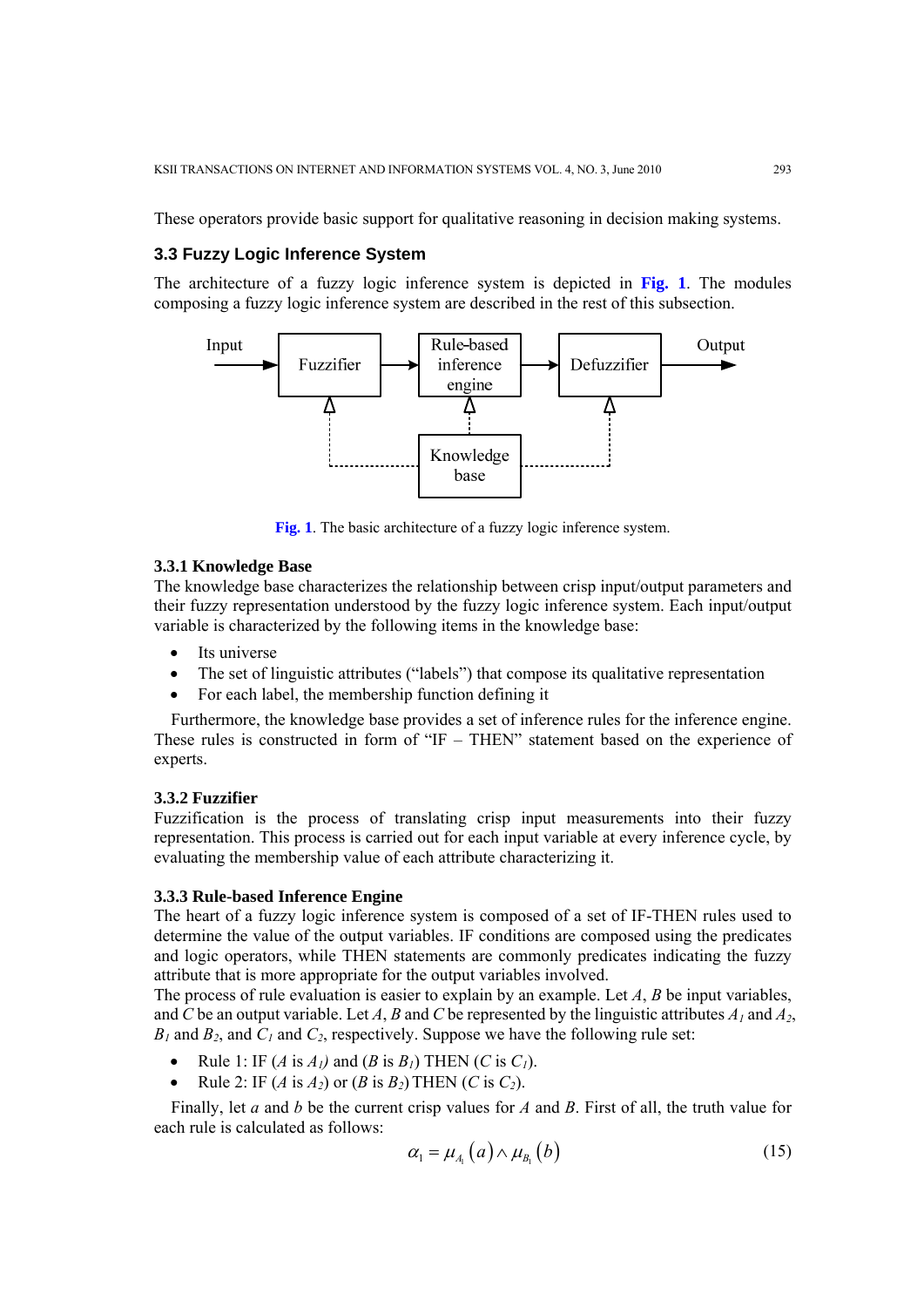$$
\alpha_2 = \mu_{A_2}(a) \vee \mu_{B2}(b) \tag{16}
$$

Then a modified membership function is calculated for the inference output recommended by each rule by taking the minimum (fuzzy  $\land$  operator) of its membership function and the truth value of the IF clause:

$$
\mu_{C_1} = \alpha_1 \wedge \mu_{C_1} \tag{17}
$$

$$
\mu_{C_2} = \alpha_2 \wedge \mu_{C_2} \tag{18}
$$

Finally, the membership function for the decision output of variable *C* is calculated by taking the maximum (fuzzy v operator) of the modified membership of all decision actions referring to *C*:

$$
\mu_C = \mu_{C_1} \vee \mu_{C_2} \tag{19}
$$

The above inference method is called max-min inference method [7].

## **3.3.4 Defuzzifier**

The rule evaluation and decision making process has produced, for each output variable, a membership function  $\mu_C(c)$  representing the appropriateness of each output value c. Defuzzification is the process of determining an appropriate crisp value to be used as the actual output. One of the most commonly used techniques for this purpose is the center of area method, in which the output is determined from the center of gravity of the membership function from the outcome of the set of rules. Let  $\Theta = \{c \mid \mu_C(c) > 0\}$  denote a set of outputs *c* with membership value larger than zero, the appropriate crisp value at the output of the fuzzy logic inference system is derived as follows:

$$
\hat{c} = \frac{\int_{\Theta} c \mu_c(c) dc}{\int_{\Theta} \mu_c(c) dc}.
$$
\n(20)

## **4. Proposed Cooperative Spectrum Sensing Scheme**

For LU's signal detection, we consider a cooperative spectrum sensing scheme like **Fig. 2**. Each CU conducts its local estimation of LU signal presence possibility based on its observed energy, and then transmits its estimation result to the fusion center (FC) where the final decision is made.

# **4.1 Local Estimation of the LU's Signal Presence Possibility**

To make the soft decision about the presence of the LU's signal, each CU measures the received signal energy following equation (2) and estimates the SNR of the LU's signal  $[10][11][12]$ . From equation (4), we have the estimated means and variances corresponding to hypotheses  $H_0$  and  $H_1$  as follows:

$$
\begin{cases}\n\mu_0^2 = N; \sigma_0^2 = 2N, H_0 \\
\mu_1^2 = N(1+\gamma); \sigma_1^2 = 2N(1+2\hat{\gamma}), H_1\n\end{cases}
$$
\n(21)

where  $\hat{\gamma}$  *i* is the estimated SNR of the LU's signal at the *i*-th CU.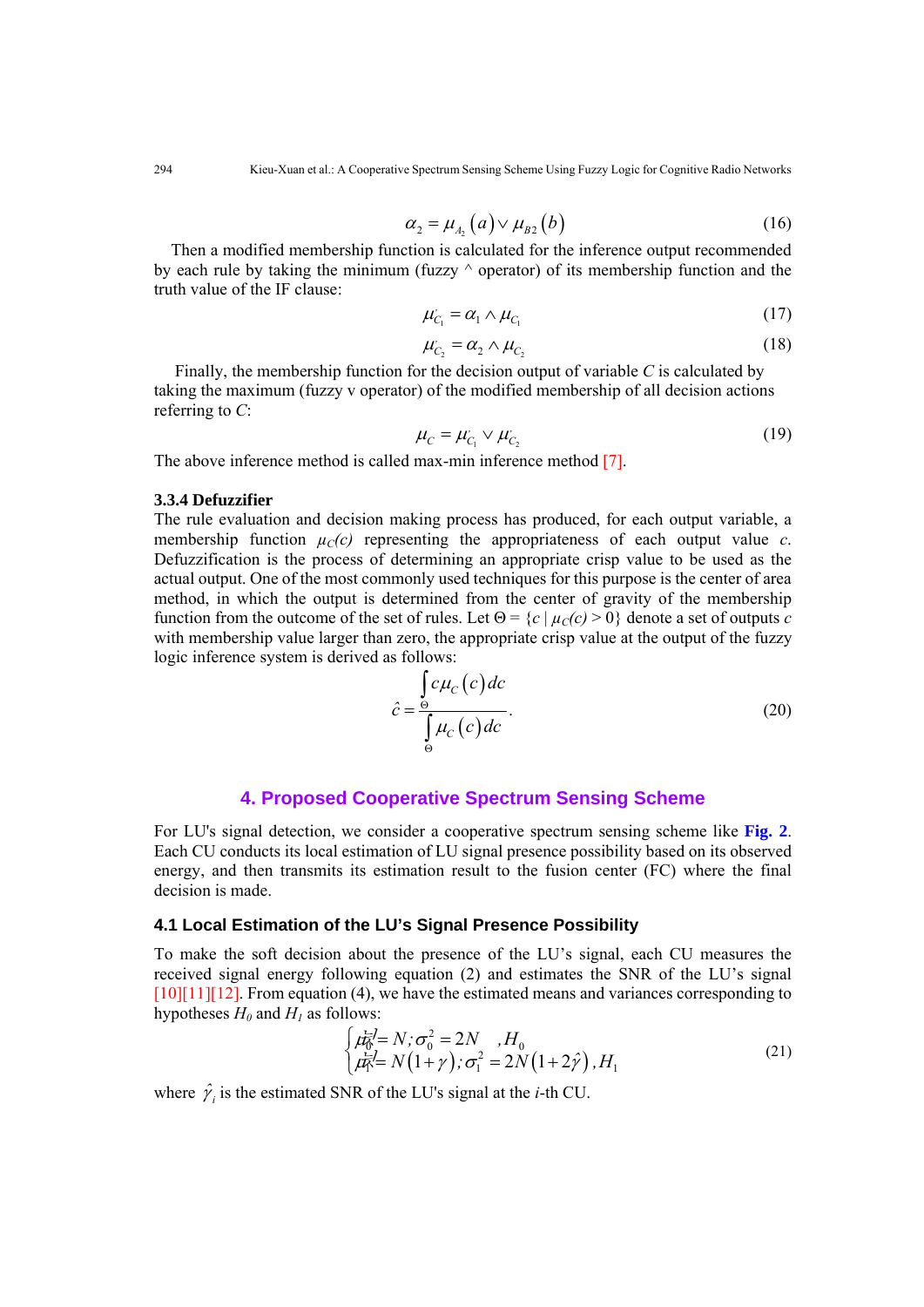

**Fig. 2**. The fuzzy logic-based cooperative spectrum sensing scheme.

In order to apply fuzzy logic to estimate the presence possibility of the LU's signal at each CU, we propose a simple fuzzification strategy as follows:

The observed energy, denoted by  $x_{Ei}$ , is represented by the two linguistic attributes, *Weak* and *Strong*, with their membership functions respectively given as follows:

$$
\mu_{Weak}\left(x_{E_i}\right) = \begin{cases} 1, & \text{if } x_{E_i} \leq \hat{\mu}_{0i} \\ \frac{\left(x_{E_i} - \hat{\mu}_{0i}\right)^2}{2\hat{\sigma}_{0i}^2}, & \text{otherwise} \end{cases}
$$
\n(22)

$$
\mu_{\text{Strong}}\left(x_{E_i}\right) = \begin{cases} 1, & \text{if } x_E \ge \hat{\mu}_{1i} \\ \frac{\left(x_{E_i} - \hat{\mu}_{1i}\right)^2}{2\hat{\sigma}_{1i}^2}, & \text{otherwise} \end{cases}
$$
\n(23)

These membership functions are illustrated in **Fig. 3**.

• The presence possibility of the LU's signal, denoted by *PP*, is represented by the two linguistic attributes, *Low* and *High*, with their membership functions illustrated in **Fig. 4**.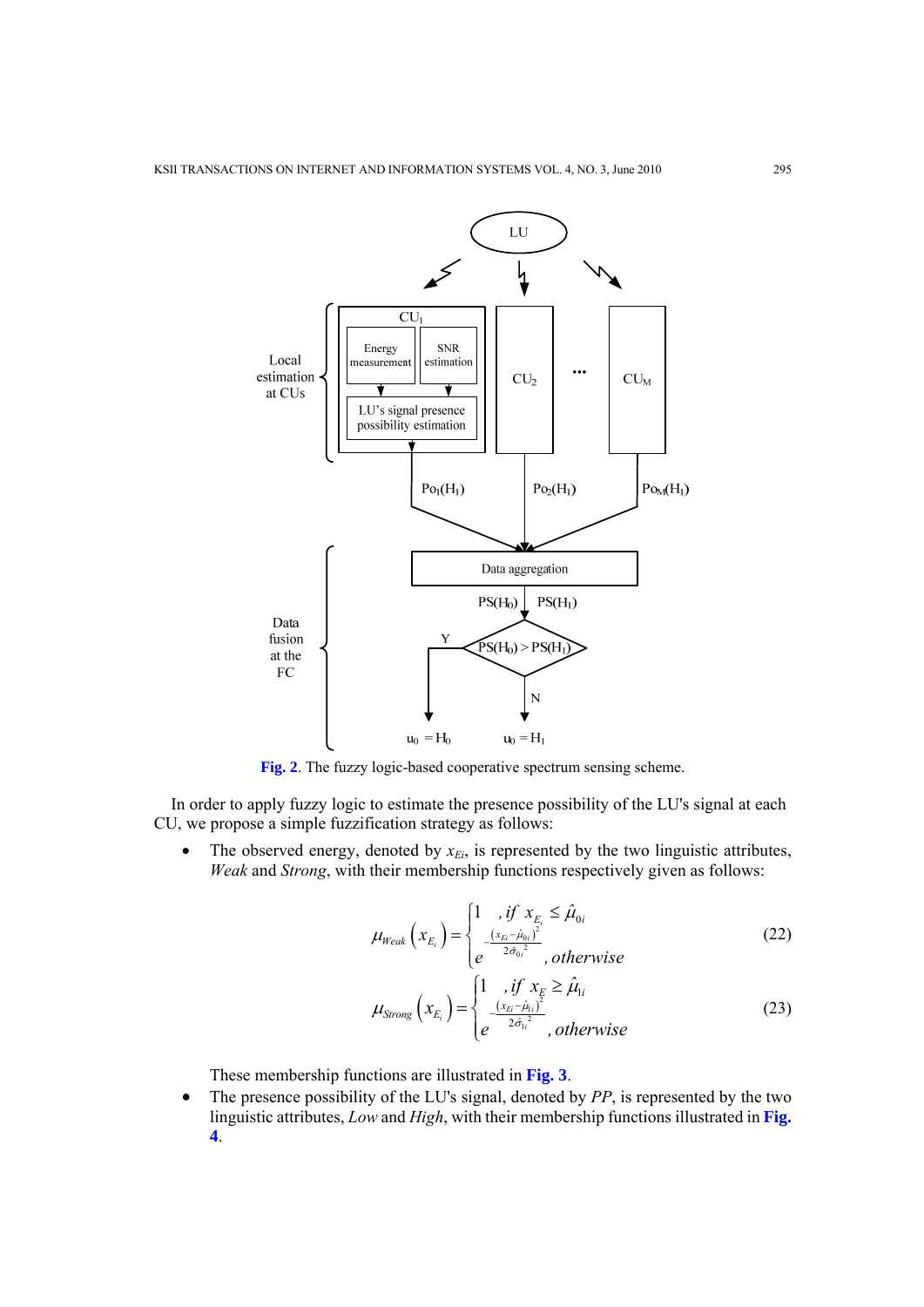

**Fig. 3**. The membership functions of the input parameter.



**Fig. 4**. The membership functions of the output parameter.

The fuzzy inference rule set is proposed as follows:

- Rule 1: IF  $(x_{E_i})$  is *Weak*) THEN (*PP* is *Low*),
- Rule 2: IF  $(x_{E_i}$  is *Strong*) THEN (*PP* is *High*).

To obtain a low computation cost, the max-min inference method [7] was used. If we denote *ei* be the value of the observed energy measured by the *i*-th CU, then the truth value for each rule is calculated as below:

$$
\alpha_{l_i} = \mu_{\text{Weak}}\left(e_i\right) \tag{24}
$$

$$
\alpha_{2_i} = \mu_{\text{Strong}}\left(e_i\right) \tag{25}
$$

The modified membership function of each rule is derived by taking the minimum of its membership function and the corresponding truth value of the IF clause:

$$
\mu'_{R_{ij}}(PP) = min(\alpha_{l_i}, \mu_{Low}(PP)), \qquad (26)
$$

$$
\mu'_{R_{2i}}(PP) = min(\alpha_{2_i}, \mu_{High}(PP)).
$$
\n(27)

The final output membership function of the estimation process at the *i*-th CU is

$$
\mu_{Ri}(PP) = max(\mu_{R_{1i}}(PP), \mu_{R_{2i}}(PP)).
$$
\n(28)

By using the center of area defuzzification method, the crisp value of the LU's signal presence possibility evaluated by the *i*-th CU, denoted by  $Po_i(H_i)$ , is obtained as follows: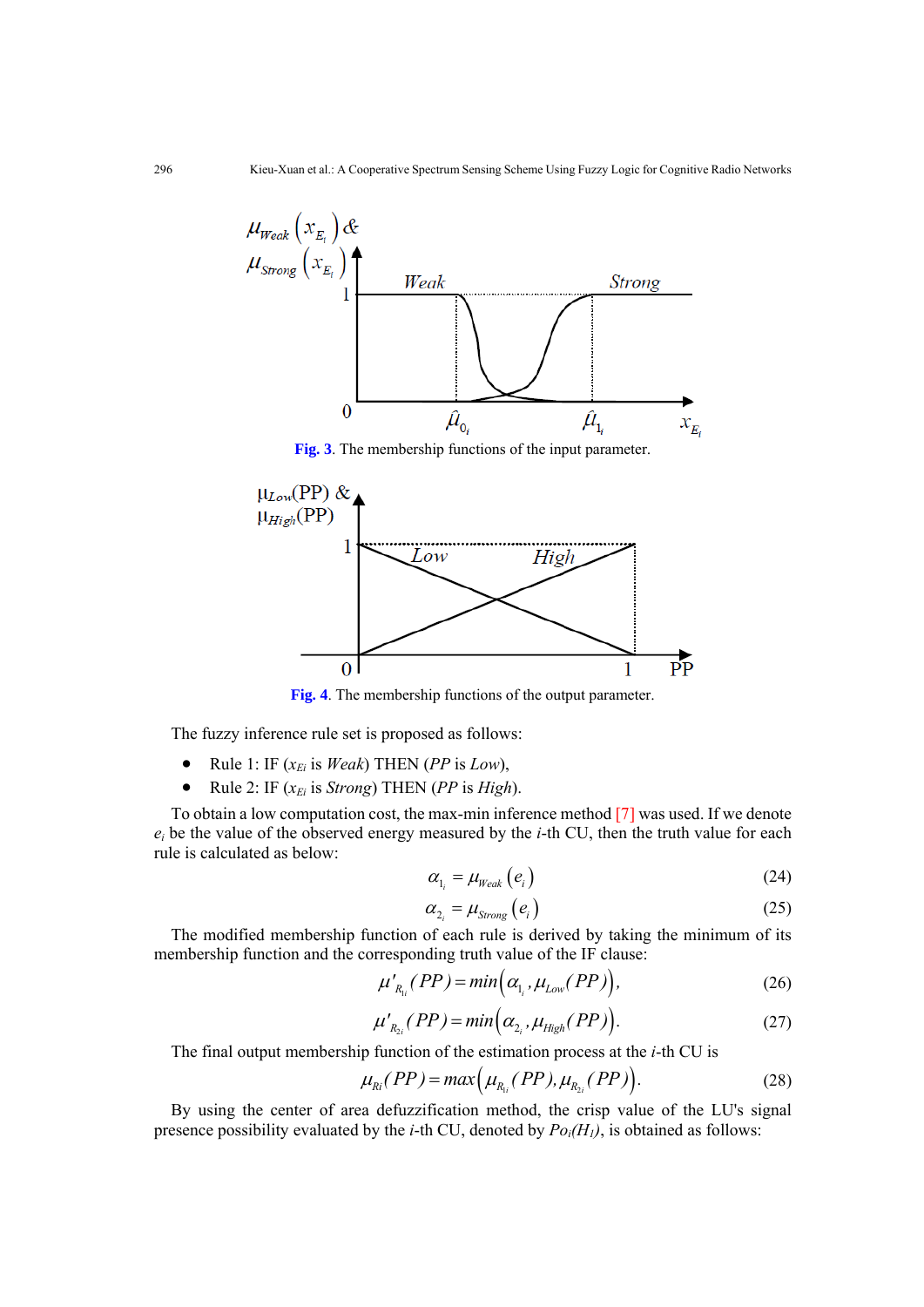$$
Po_i(H_1) = \frac{\int_{0}^{1} PP\mu_{Ri}(PP)dPP}{\int_{0}^{1} \mu_{R}(PP)dPP}.
$$
 (29)

## **4.2 Data Fusion at the FC**

Let  $PS(H_1)$  and  $PS(H_0)$  be respectively the summation of the local LU's signal presence possibility values and the summation of the local LU's signal absence possibility values. Then we have

$$
PS(H_1) = \sum_{i=1}^{M} Po_i(H_1)
$$
\n(30)

$$
PS(H_0) = \sum_{i=1}^{M} (1 - Po_i(H_1)) = M - PS(H_1).
$$
 (31)

where *M* is the number of CUs in the CR network.

The FC makes the final decision upon the following strategy:

$$
u_0 =\begin{cases} H_1: & \text{if } PS(H_1) \ge PS(H_0) \\ H_0: & \text{otherwise.} \end{cases}
$$
 (32)

It means that the final decision is made based on the sum of local soft decisions. Intuitively, the proposed fusion rule is more simple than the combining rule proposed in [8]. In [8], local decisions are firstly fuzzified into three linguitic attributes. For the case of *M* CUs, there are *3<sup>M</sup>* inference rules must be evaluated, and each rule contains *M* predicates. After aggregating modified membership functions of  $3^M$  inference rules, the final decision is made by comparing the output of defuzzification procedure with a certain threshold. Therefore, when *M* increases, the number of rules as well as predicates of each rule must be changed correspondingly. On the other hand, in the proposed rule, the FC can make the final decision after summing received local soft decisions.

# **5. Simulation Results and Analysis**

To evaluate the performance of the proposed spectrum sensing scheme, Monte-Carlo simulations are carried out with 20,000 samples under following conditions:

- The number of CUs is 5.
- The LU signal is DTV signal as in [9].
- The bandwidth of LU signal is 6 MHz, and both the non-fading and fading additive white Gaussian noise (AWGN) channel are considered.
- The identical number of samples *N* is 300.

For sensing performance comparison, we consider "AND", "OR", "Half-voting" and "Chair-Varshney" hard decision fusion rules, and equal gain combination (EGC) based and maximal-ratio combination (MRC) based soft decision rules.

In **Table 1**, some differences between the proposed scheme and other comparison schemes are briefly analyzed.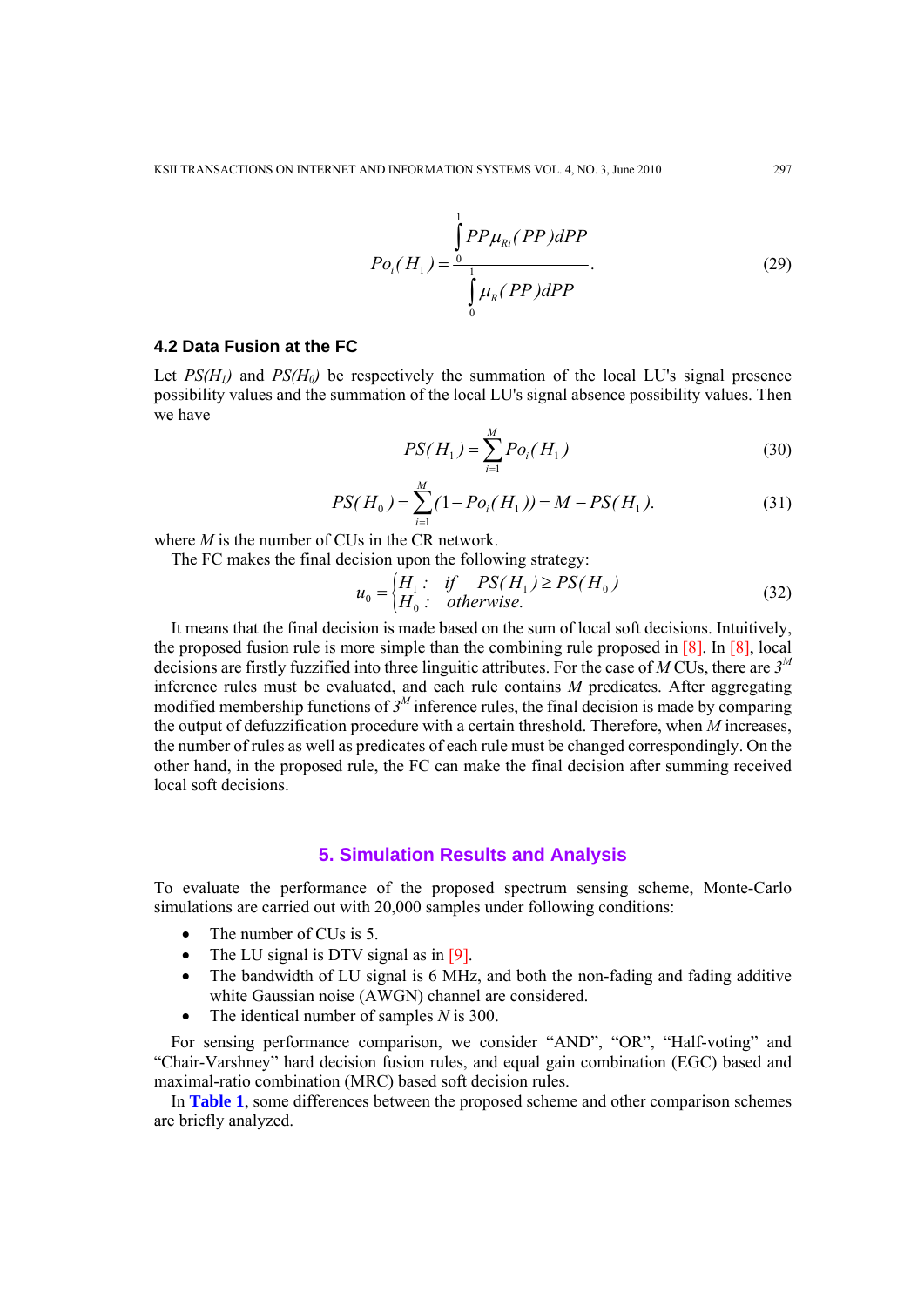| Scheme                                                          | Local decision making procedure<br>at CU <sub>s</sub>                                                     | Final decision making procedure<br>at the FC                                                                                                                             |
|-----------------------------------------------------------------|-----------------------------------------------------------------------------------------------------------|--------------------------------------------------------------------------------------------------------------------------------------------------------------------------|
| AND/OR based<br>scheme                                          | Binary decision is made using (5) with<br>optimal decision threshold.                                     | The final decision is made upon<br>AND/OR rule.                                                                                                                          |
| Half-voting rule<br>based scheme                                | Binary decision is made using (5) with<br>optimal decision threshold.                                     | The final decision is made upon<br>majority rule.                                                                                                                        |
| Chair-Varshney<br>(Optimal data<br>fusion) rule<br>based scheme | Binary decision is made using (5) with<br>optimal decision threshold.                                     | - The final decision is made based on<br>the assumption that the FC has fully<br>knowledge about local sensing<br>performance and prior probabilities<br>of LU's signal. |
|                                                                 |                                                                                                           | - The final decision is made by<br>comparing the weighted summation<br>of local decisions with a decision<br>threshold.                                                  |
|                                                                 |                                                                                                           | The decision threshold is a function<br>of prior probabilities, namely $P/H_0$<br>and $P/H1$ .                                                                           |
|                                                                 |                                                                                                           | The weight of each local decision is a<br>function of local sensing<br>performance, namely local miss<br>detection probability and local false<br>alarm probability.     |
| Equal gain<br>combination<br>(EGC) based                        | Local observed energy $x_{E_i}$ is<br>transmitted directly to the FC.                                     | - Local observed energies are<br>combined equally to make a<br>summation.                                                                                                |
| scheme                                                          |                                                                                                           | - The final decision is made by<br>comparing the summation with a<br>decision threshold.                                                                                 |
|                                                                 |                                                                                                           | The decision threshold is determined<br>based on the desired global false<br>alarm probability [13].                                                                     |
| Maximal-ratio<br>combination<br>(MRC) based                     | Local observed energy $x_{E_i}$ and SNR of<br>LU'signal $\gamma_i$ are transmitted directly to<br>the FC. | - Local observed energies are<br>combined to make a weighted<br>summation.                                                                                               |
| scheme                                                          |                                                                                                           | - The weight of each local observation<br>is determined by normalizing the<br>SNR of LU's signal at the<br>corresponding CU.                                             |
|                                                                 |                                                                                                           | - The final decision is made by<br>comparing the weighted summation<br>with a decision threshold.                                                                        |
|                                                                 |                                                                                                           | - The decision threshold is determined<br>based on the desired global false<br>alarm probability $[13]$ .                                                                |

| Table 1. The comparison of proposed scheme and other comparison schemes |  |  |  |  |  |  |
|-------------------------------------------------------------------------|--|--|--|--|--|--|
|-------------------------------------------------------------------------|--|--|--|--|--|--|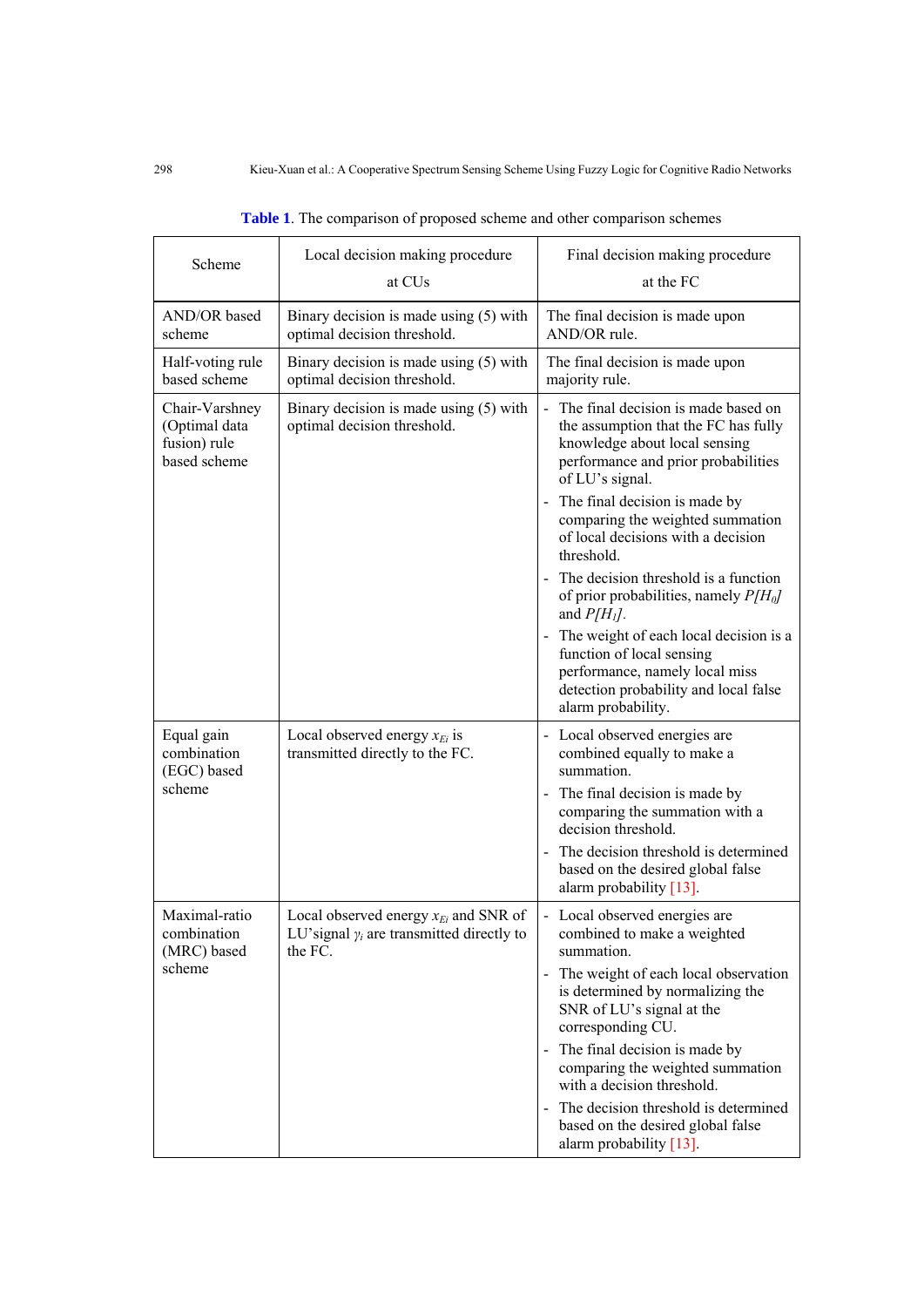| Proposed scheme | Soft decision is made by exploiting an<br>identical fuzzy inference system as<br>follows:                                                 | The final decision is simply made by<br>comparing summation of presence<br>possibilities with summation of absence<br>possibilities: |
|-----------------|-------------------------------------------------------------------------------------------------------------------------------------------|--------------------------------------------------------------------------------------------------------------------------------------|
|                 | -Measured energy is fuzzified into 2<br>linguistic attributes.                                                                            |                                                                                                                                      |
|                 | -The modified membership function of<br>each rule is calculated (there are 2<br>rules and each rule has 1 predicate).                     | $u_0 =\begin{cases} H_1: & \text{if } PS(H_1) \ge PS(H_0) \\ H_0: & \text{otherwise.} \end{cases}$                                   |
|                 | - The membership function of the output<br>decision is calculated by taking<br>maximum of the modified<br>membership function of 2 rules. |                                                                                                                                      |
|                 | - The output decision is obtained by<br>defuzification procedure.                                                                         |                                                                                                                                      |

Firstly, the sensing performance of the proposed scheme is compared with the sensing performance of hard decision based schemes like "AND", "OR", "Half-voting" [2] and "Chair-Varshney" [5] decision fusion rules in AWGN and Rayleigh fading channels. In these comparision schemes, CUs make local hard decision based on the equation (5) with optimal local decision thresholds. The local decision threshold is chosen to balance the tradeoff between minimizing local false alarm probability and maximizing local detection probability. With the full knowledge of LU's signal at each CU, its optimal local decision threshold is selected at the intersection between  $p.d.f$  curves of the measured energy under  $H_0$  hypothesis and  $H_1$  hypothesis.

In the first simulation, our proposed algorithm have been experienced under condition that the  $CU_1, CU_2, CU_3$  and  $CU_4$  have same AWGN channel with  $SNR = -12dB$ , and the SNR at the fifth CU is changed from -24 to -6 dB, which is reasonable for the spectrum sensing problem in CR context. Under such condition, the global detection probability  $p<sub>D</sub>$  and the global false alarm probability  $p_F$  of our proposed scheme and reference schemes are shown on **Fig. 5**. The detection probability of "OR" rule is always largest but its probability of false alarm also is always largest. The false alarm probability of "AND" rule is always smallest but its probability of detection is similar too. It can be said that both "AND" rule and "OR" rule have bad performance. For our proposed scheme, both detection probability and false alarm probability always give a remarkable improvement, compared to "AND" rule, "OR" rule, "Half-voting" rule and even to "Chair – Varshney" rule, which is mainly due to the selection of effective membership functions and reasonable inference rules. In the comparison schemes, each CU makes a local hard decision by using equation (5) as mentioned above. However, this hard decision can not convey complete information to the FC. The "Chair – Varshney" scheme, which has been known as an optimal fusion rule  $[5]$  in the case of hard decision, compensates for this information loss by weighting local hard decisions according to their reliability, that is, the weights are functions of local probability of false alarm and local probability of miss detection. These local probabilities are transmitted from CUs to the FC to calculate weights. As a result, "Chair – Varshney" scheme outperforms "AND", "OR", and "Half-voting" scheme. On the other hand, in our proposed scheme, each CU makes a soft decision on the status of the LU's signal by utilizing a fuzzy logic inference system. Each soft decision contains complete information about the status of LU's signal as well as the realibility of the decision since the proposed membership functions fully reflect characteristics of the probability distributions under both hypotheses  $H_0$  and  $H_1$  as well as the relationship between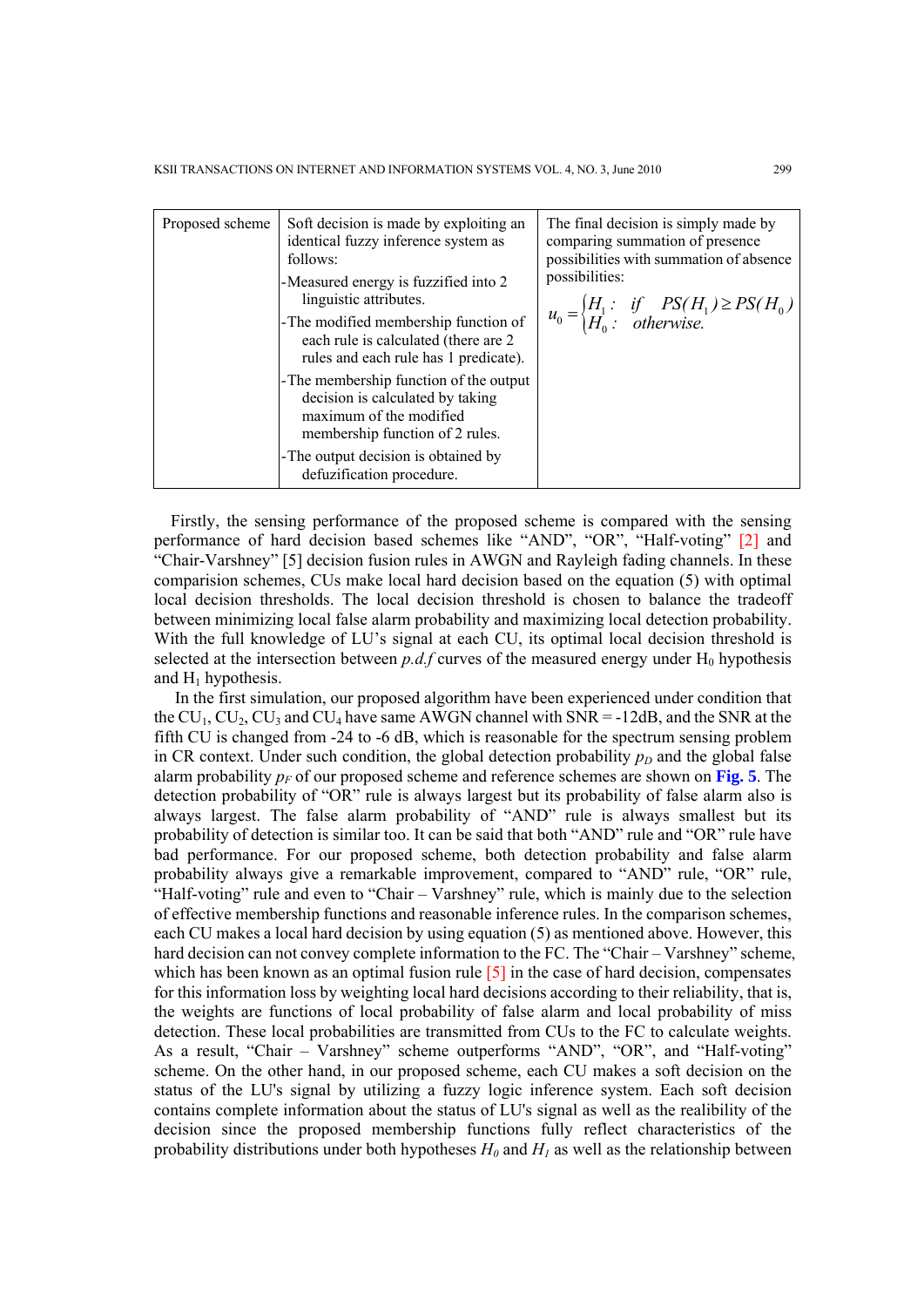observed energy and its statistic parameters. Consequently, the proposed scheme is superior to comparison schemes.

The second simulation was conducted under condition that all the CUs in the CR network are affected by Rayleigh fading. When a signal experiences a Non-Line-of-Sight multipath, the signal amplitude follows a Rayleigh ditribution, and the SNR of the LU's signal at the CU follows an exponential distribution whose *p.d.f* is given by

$$
f_{\gamma}\left(\gamma\right) = \frac{1}{\overline{\gamma}}e^{\frac{-\gamma}{\overline{\gamma}}}, \quad \gamma > 0 \tag{33}
$$

where  $\bar{\gamma}$  is the mean SNR value.

We assume that all CUs suffer independent and identically distribution fading channel with  $\bar{y} = -12$  dB. The fading is assumed to be slow compared to the observed interval of the sensing method. Thus, the channel is assumed to remain constant during data block but it varies randomly between consecutive blocks. The sensing performance is assessed based on the receiver operating characteristics (ROC) curves of the proposed scheme and comparison schemes. As shown in **Fig. 6**, the fading degrades the sensing performance of "Chair – Varshney" rule and our proposed rule. Although the "Half-voting" rule is not degraded by fading, but its performance is quite low. Intuitively, it can be seen that our proposed scheme has the outstanding sensing performance compared with comparison schemes under both non-fading and fading condition.



**Fig. 5**. The comparison of global detection and global false alarm probability between proposed scheme and other combination rules under the condition that all channels are AWGN and SNR of  $CU_1 - CU_4$  are  $-12$ dB and SNR of CU<sub>5</sub> changes from  $-24$ dB to  $-6$ dB.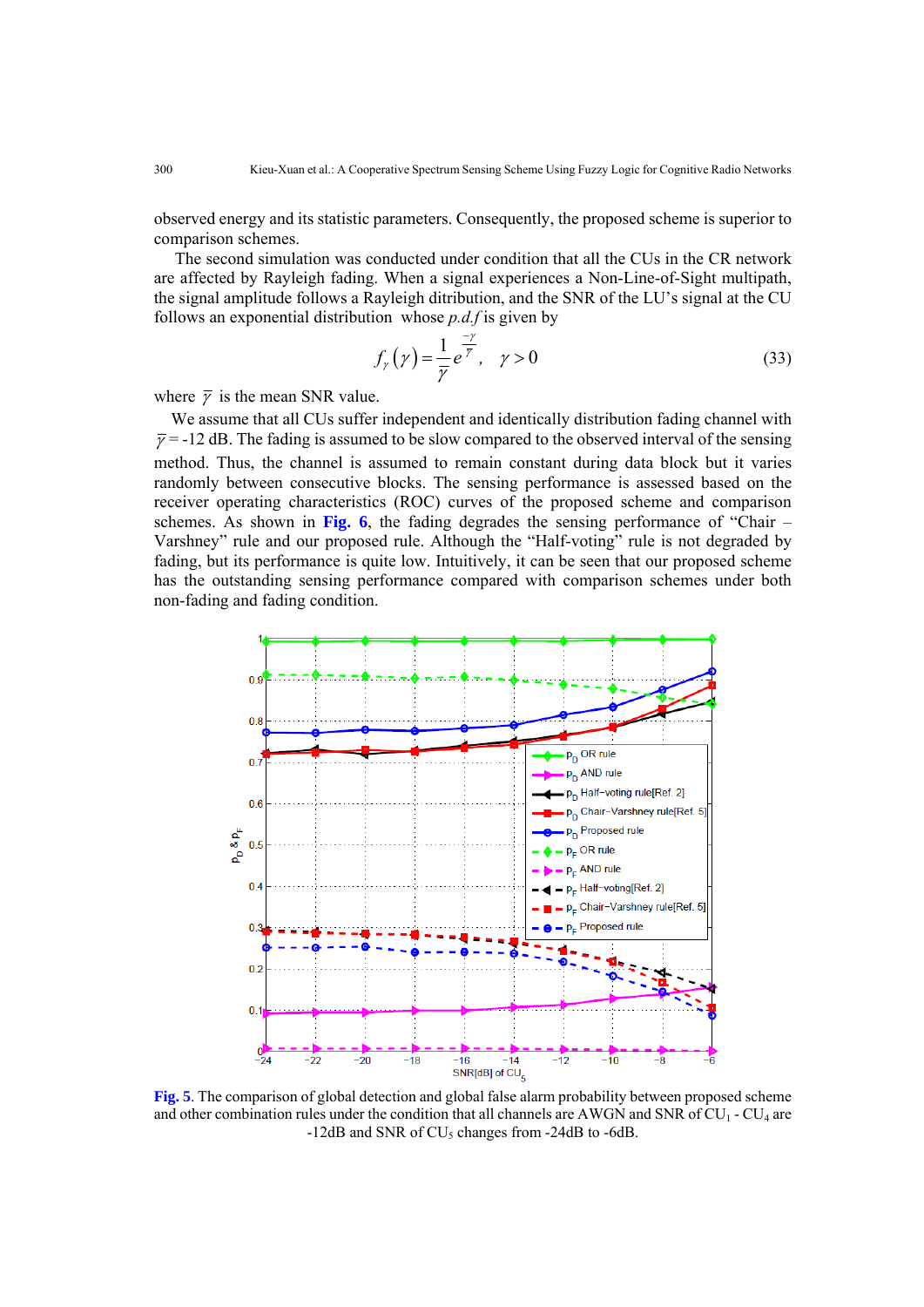

**Fig. 6**. ROC curves of our proposed scheme vs. other combination schemes under the condition that all channels are AWGN and mean SNR of five CUs is -12dB.



**Fig. 7**. ROC curves of our proposed scheme vs. other combination schemes when non-fading and fading AWGN channels are considered with mean SNR of five CUs' SNR are -22, -19, -16, -13, and -10dB, respectively.

In order to evaluate our proposed scheme with the fading channel corresponding to more realistic operational environments where distributed CUs suffer difference channel condition, we consider the situation that the mean SNR value at five CUs are respectively -22dB, -19dB,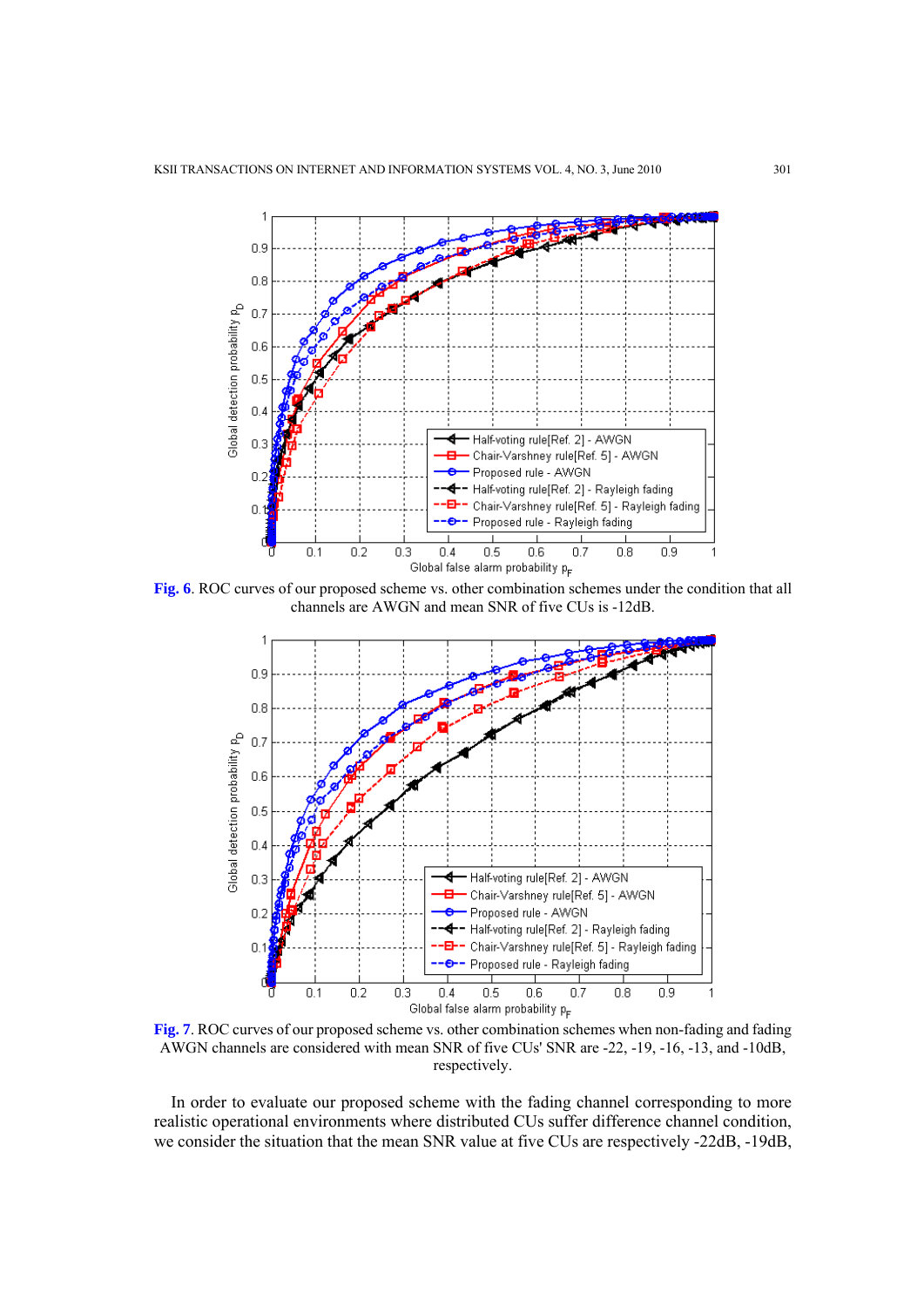-16dB, -13dB, -10 dB. Under such condition, the ROC curves, illustrated on **Fig. 7**, shows that among five combination rules "Half-voting" combination rule has lowest sensing performance whereas our proposed rules has highest sensing performance under both non-fading and fading AWGN channel.

Secondly, the sensing accuracy of the proposed scheme is compared with that of two soft decision based schemes including equal gain combination (EGC) based scheme and maximal-ratio combination (MRC) based scheme. In the EGC based scheme, each CU sends its observed energy to the FC, and then the final decision is made by comparing the summation of local observed energies with a decision threshold that is determined based on the desired global false alarm probability. In the other hand, in the MRC based scheme, each CU sends its observed energy and SNR of LU's signal to the FC. At the FC, the final decision is made by comparing the weighted summation of local observed energies with a decision threshold, in which the weight of a local observed energy is determined by normalizing the corresponding SNR. As a result, the MRC based scheme has a good sensing accuracy. In low SNR regime, i.e.  $\gamma$  < 1, the MRC is identical to the optimal soft combination as proved in [13].



**Fig. 8**. ROC curves of our proposed scheme vs. other soft decision based schemes when non-fading and fading AWGN channels are considered with mean SNR of five CUs' SNR are -18, -16, -14, -12, and -10dB, respectively.

**Fig. 8** shows the simulation results under the condition that the mean SNR values for five CUs are respectively -18dB, -16dB, -14dB, -12dB, -10 dB. It can be observed that under both non-fading and fading conditions, our proposed scheme outperforms the EGC based scheme, and has as a good sensing performance as the MRC based scheme does. However, it is noteworthy that the MRC based scheme requires more control channel bandwidth than the proposed scheme since all CUs have to send their local observed energy as well as SNR of LU's signal to the FC in the case of MRC based scheme.

Admittedly, the simulation results in this section prove that the proposed scheme has the ability to significantly improve the sensing performance in CR networks.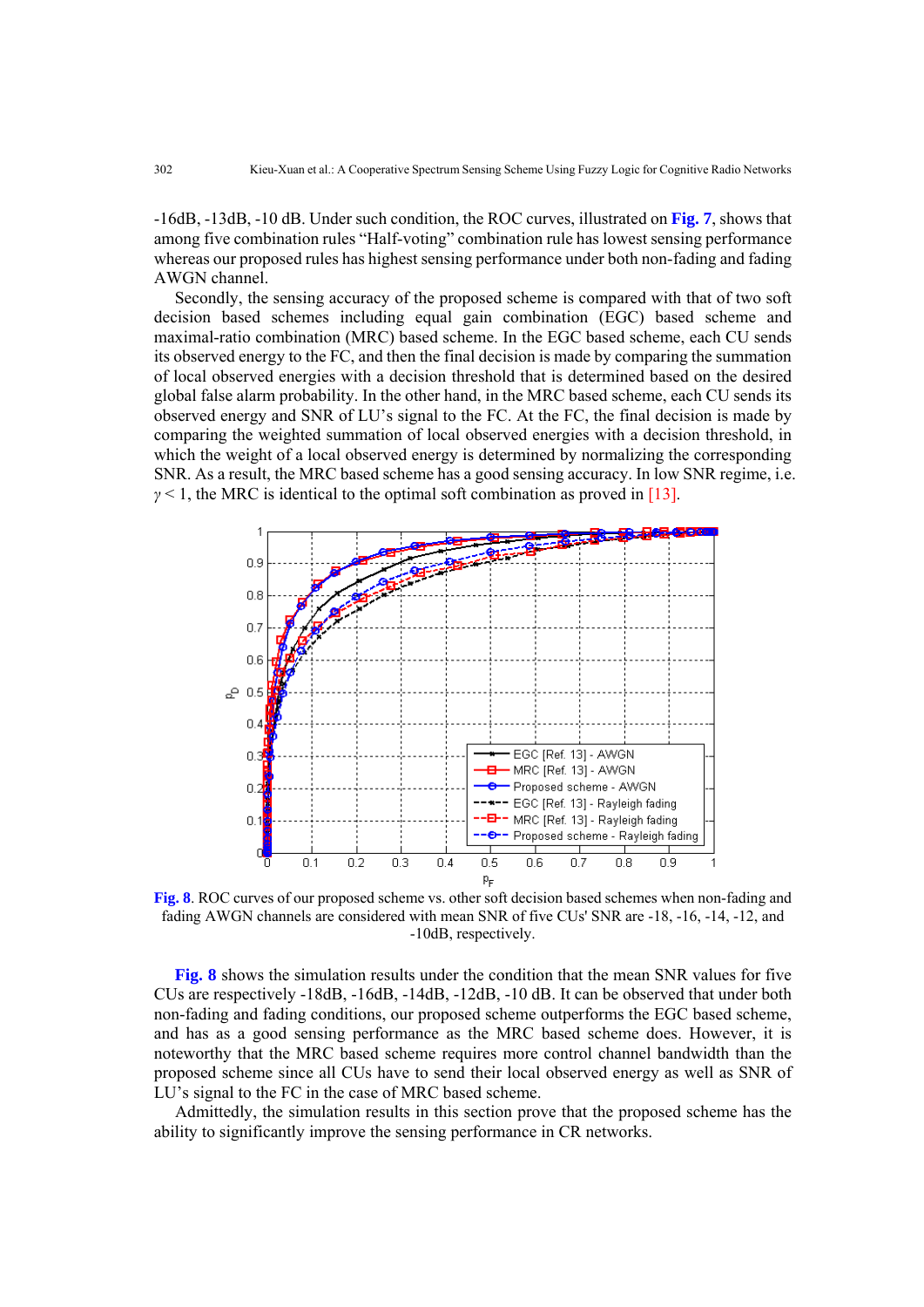### **6. Conclusions**

Spectrum sensing is a fundamental problem in CR networks. In this paper, we have proposed a cooperative spectrum sensing scheme using fuzzy logic to estimate the presence possibility of the LU's signal at CUs. At the fusion center, the final sensing decision is made based on local estimated results of the CUs. Simulation results have shown that the proposed scheme achieves a good sensing performance in comparison with other cooperative spectrum sensing schemes.

## **References**

- [1] D. Cabric, S.M. Mishra, and R.W. Brodersen, "Implementation issues in spectrum sensing for cognitive radios," in *Conf. Record of the 38th Asilomar Conf. on Signals, Systems and Computers*, vol. 1, pp. 772-776, Nov. 2004.
- [2] Z. Wei, R.K. Mallik, and K. Ben Letaief, "Cooperative spectrum sensing optimization in cognitive radio networks," in *Proc. of IEEE Int. Conf. on Communications*, pp. 3411-3415, May 2008.
- [3] L. Chen, J. Wang, and S. Li, "An adaptive cooperative spectrum sensing scheme based on the optimal data fusion rule," in *Proc. of 4th Int. Symposium on Wireless Communication Systems*, pp. 582-586, Oct. 2007.
- [4] W. Yang, Y. Cai, and Y. Xu, "A fuzzy collaborative spectrum sensing scheme in cognitive radio," in *Proc. of The 2007 Int. Symposium on Intelligent Signal Processing and Communication Systems*, pp. 566-569, Dec. 2007.
- [5] Z. Chair and P. K. Varshney, "Optimal data fusion in multiple sensor detection systems," *IEEE Trans. Aerosp. Electron. Syst.,* vol. 22, no. 1, pp. 98-101, 1986.
- [6] H. Urkowitz, "Energy detection of unknown deterministic signals," in *Proc. of the IEEE*, vol. 55, no. 4, pp. 523-531, Apr. 1967.
- [7] T. J. Ross, "Fuzzy logic with engineering applications," John Wiley Sons, pp. 148-152, 2004.
- [8] M. Matinmikko at el., "Application of fuzzy logic to cognitive radio systems," *IEICE Trans. Comm.,* vol. E92-B, no. 12, pp. 3572-3580, Dec. 2009.
- [9] S. J. Shellhammer et al, "Performance of power detector sensors of DTV signals in IEEE 802.22 WRANs," in *Proc. of The 1st Int. Workshop on Technology and Policy For Accessing Spectrum*, vol. 222, ACM Press New York, NY, USA, Aug. 2006.
- [10] F. Vartiainen et al, "A blind signal localization and SNR estimation method," in *Proc. of IEEE Military Communications Conference*, pp. 1-7, Oct. 2006.
- [11] F. Sui and G. Lindong, "A novel blind SNR estimator based on the modified PASTd algorithm for IF signals," in *Proc. of Int. Conf. on systems and networks communications*, pp. 45-48, Oct. 2006.
- [12] J. Hua et al., "An adaptive signal-to-noise ratio estimator in mobile communication channels," *Digital Signal Processing,* Sep. 2009.
- [13] J. Ma and Y. Li, "Soft combination and detection for cooperative spectrum sensing in cognitive radio networks," in *Proc. of The 2007 IEEE Global telecommunication Conf.*, pp. 3139-3143, Nov. 2007.